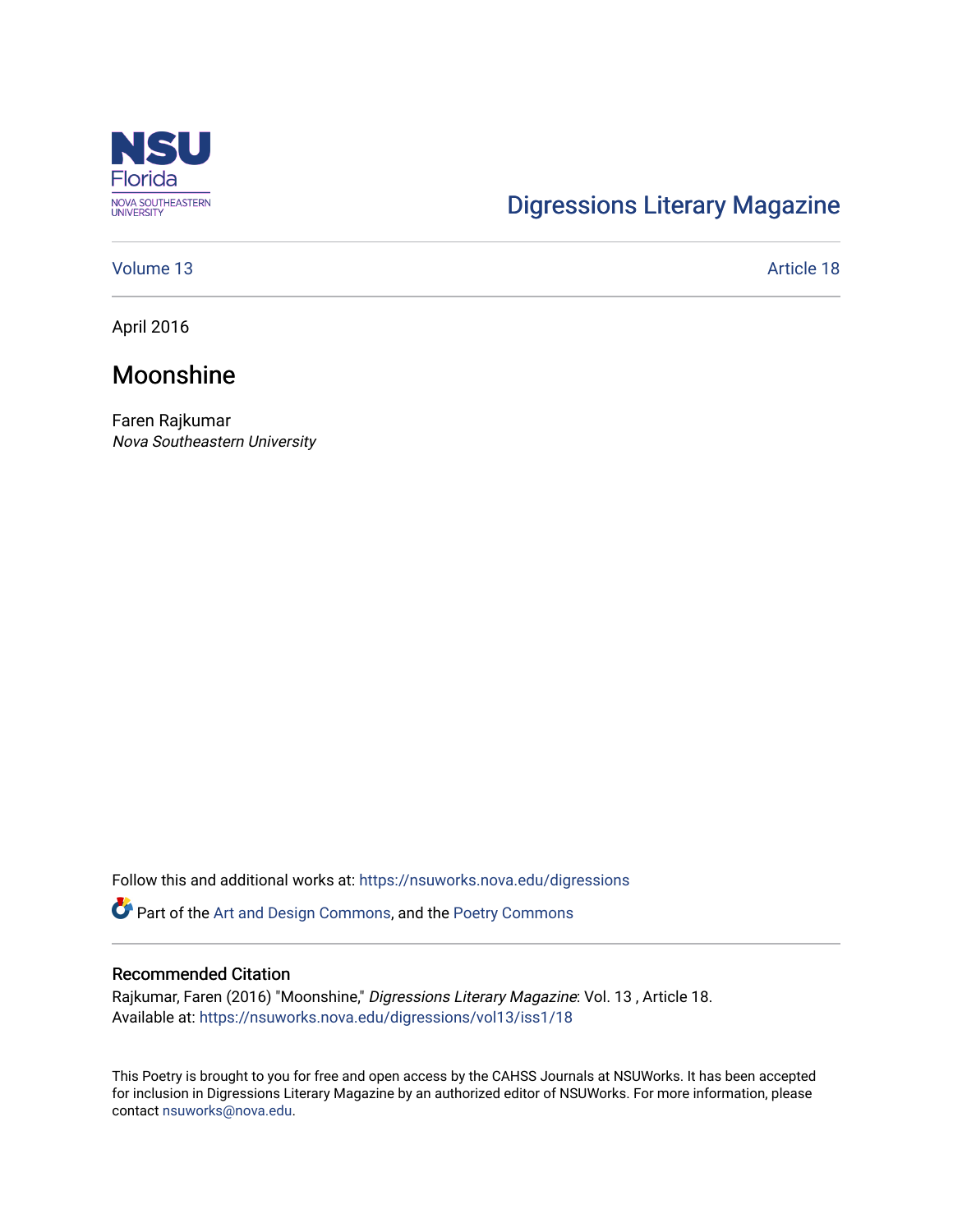## Moonshine

## Author Bio

Faren has lived in South Florida for most of her life, and has experienced a valuable four years at NSU in the Honors Program. She is moving on to pursue an MFA in Creative Writing with a poetry concentration, and hopes to publish her poetry, fiction, and creative nonfiction while also pursuing a career as a graduate professor. As a lover of words through and through, Faren is passionate about the purpose of Digressions, and is also a Writing Fellow tutor and former editor at The Current newspaper. In her spare time, she rereads novels, day dreams about the American wilderness, and plays the violin.